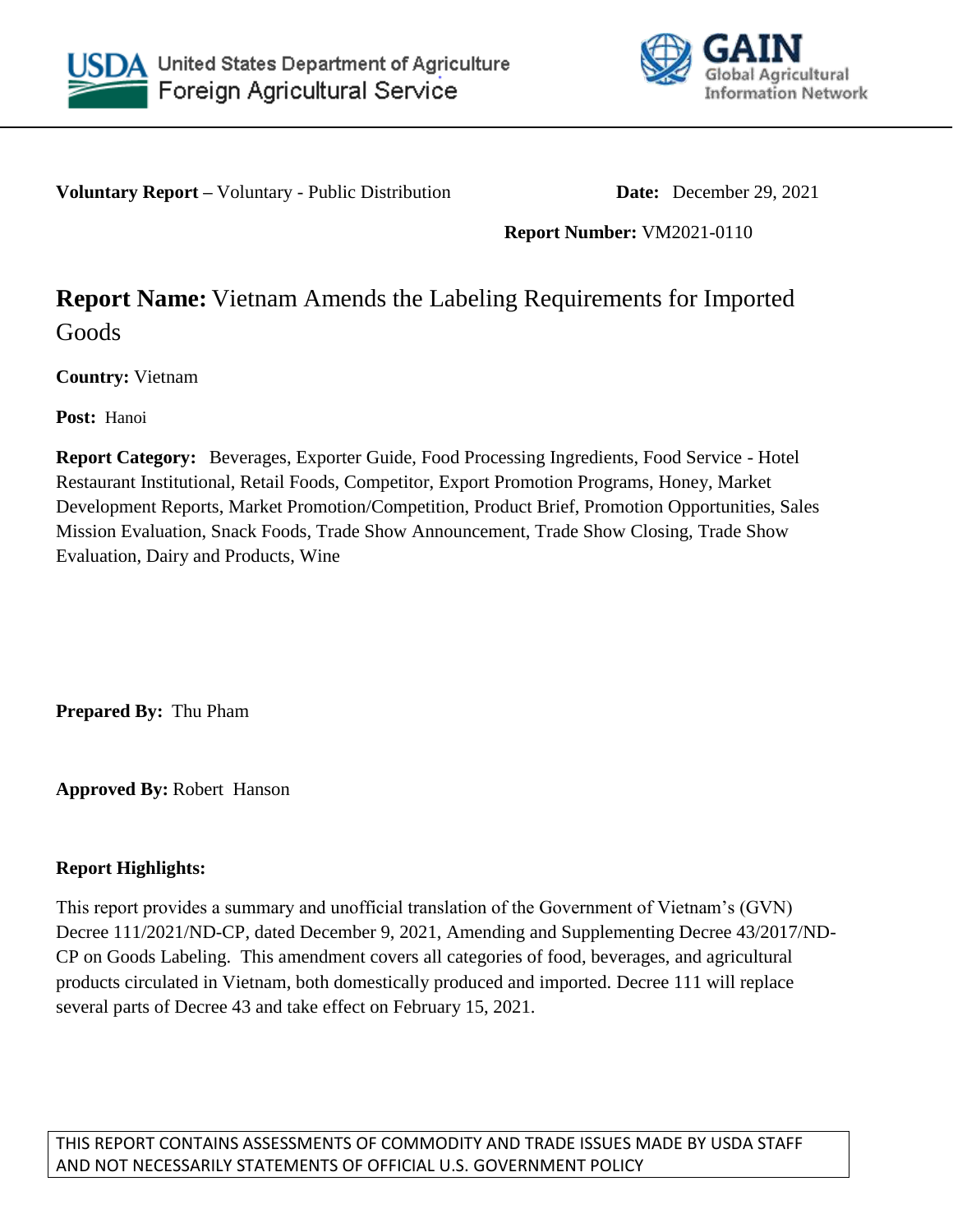## **Summary**

Decree 111/2021 amends and supplements mandatory labeling requirements found in Decree 43, for imported goods and extends its scopes to goods exported from Vietnam. This Decree is not applicable for goods temporarily imported for re-export; goods temporarily imported for use at trade fairs or exhibitions and then re-exported; goods in transit, and transshipped goods. This Decree is not applicable for fresh and raw foods, or processed foods without packaging that are sold directly to consumers.

Vietnam notified this Decree to the World Trade Organization (WTO) as G/TBT/N/VNM/192 on April 26, 2021, as the Draft Decree amending and supplementing several articles of Decree 43/2017 on Goods Labeling. The United States submitted comments to this notification in June 2021.

Decree 111 revises the following labeling requirements for imported goods:

- Mandatory content on the original labels (amending Article 10 of Decree 43)
- Name of the entity responsible for goods (amending Article 12 of Decree 43)
- Origin of goods (amending Article 15 of Decree 43)
- Quantities of ingredients (amending Article 16 of Decree 43)
- Mandatory content to be listed on the label depending on the category of the good (replacing Appendix I of Decree 43)
- Requirements for ingredient declaration (replacing Appendix IV of Decree 43)

The mandatory labeling content will be examined by Vietnam Customs when importers register for customs clearance. Should U.S. exporters have any questions, please contact [aghanoi@fas.usda.gov](mailto:aghanoi@fas.usda.gov)

Below are key changes in mandatory labeling requirements for imported goods.

## **Original Labels Must Include the Origin of the Goods**

Article 1.5.2 of Decree 111 amends the mandatory content required on labels of imported goods. The original label of imported goods is now required to include the following contents in a foreign language or Vietnamese:

- Name of goods
- Origin of goods
- The name or abbreviated name of the manufacturer or the entity responsible for the goods in the country of origin

## **Origin of Goods**

Article 1.7 requires labeling the origin of imported goods as follows:

• The origin of goods should include one of the following phrases: "made in," "manufactured in," "producing country," "origin," "made by," "product of" in addition to the name of the country or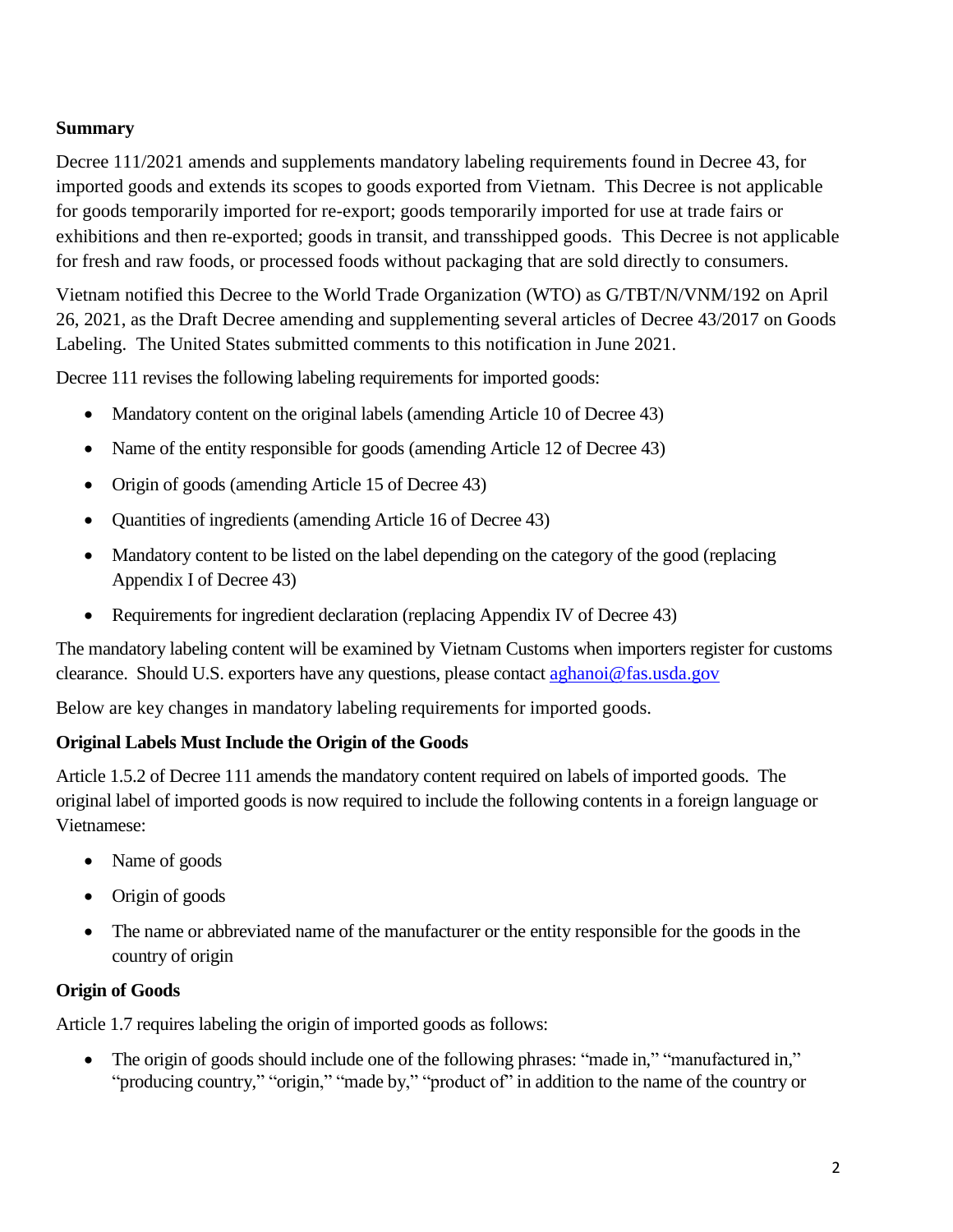territory producing the goods or [represented] in accordance with the provisions of law on the origin of the goods.

- Where the origin of goods cannot be determined, the place where the final stage of finishing the goods is performed should be labeled using. one of the following phrases or a combination of phrases displaying the finishing stage of goods as follows: "assembled at," "bottled at," "blended at," "completed at," "packed at," "labeled at" with the name of the country or territory where the final stage of finishing the goods is performed.
- The name of the country or territory where the goods are manufactured or the place where the final stage of finishing the goods is performed cannot be abbreviated.

#### **Name or Abbreviated Name of the Manufacturer or the Entity Responsible for Goods**

Article 1.5.2 Point c1 states that if the original label does not show the full name and address of the manufacturer or the entity responsible for the good in the country of origin, this must be included in the documents accompanying the goods.

#### **Vietnamese Language Label**

Article 1.5.2 Point c2 requires that importers add an extra label with the mandatory content translated into Vietnamese prior to placing the goods into the Vietnamese market, if the original label is in a foreign language.

#### **Ingredients Declaration**

Article 1.8 amends the labeling requirements for quantitative ingredients declaration.

- If the ingredient is an additive, write the name of the additive group, the name of the additive or the INS international code (if any);
- If the ingredient is a sweetener or colorant, write the name of the group of sweeteners and colorants, the name of the substance, or the INS international code (if any) and add that the substance is a "natural'' substance," "natural-identical," "synthetic," or "artificial".
- If the ingredient is a flavoring, write "flavoring" together with one or more of the following phrases to clarify the meaning: "natural," "natural-identical," "synthetic," or "artificial".
- In case the country's additive number is the same as the international code (INS), the country code may be used instead of the international number (INS).

## **Mandatory Content Depending on the Category of the Good**

For processed and prepackaged foods, Decree 111 requires that nutritional composition and nutritional values are labeled according to the Ministry of Health (MOH)'s guidance. Currently, MOH is drafting a regulation on nutritional labeling. Post will monitor and provide updates on the development of this regulation.